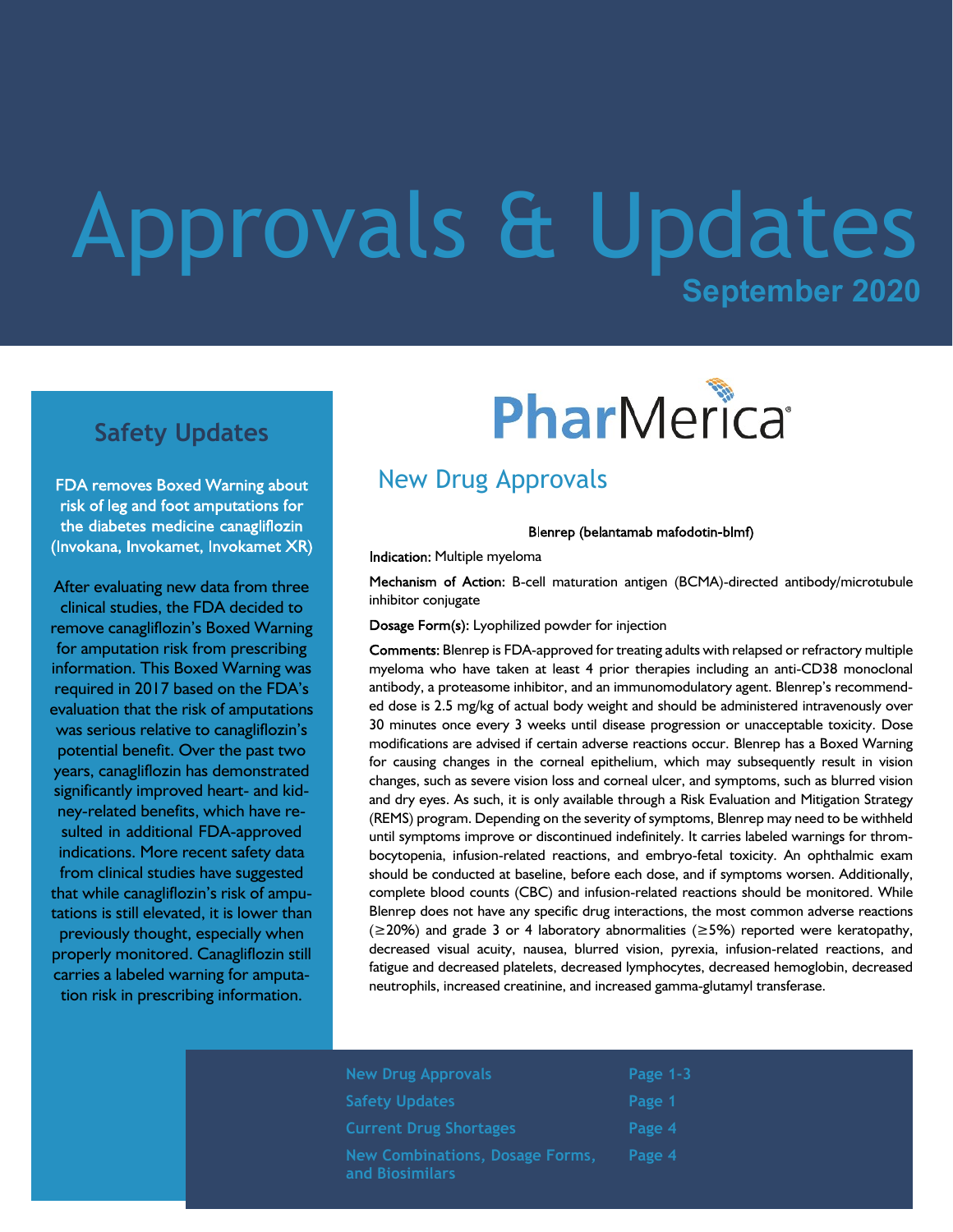## New Drug Approvals, Continued

#### Enspryng (satralizumab-mwge)

Indication: Neuromyelitis optica spectrum disorder (NMOSD)

Mechanism of Action: Interleukin-6 (IL-6) receptor antagonist

Dosage Form(s): Subcutaneous injection

Enspryng is FDA-approved for treating adults with NMOSD who are anti-aquaporin-4 (AQP4) antibody positive. Prior to initiating Enspryng, Hepatitis B virus, tuberculosis, liver transaminase, and active infection screenings should be conducted. Administration of liveattenuated or live vaccines is not advised while taking Enspryng. It is recommended to be given for the first three administrations as 120 mg subcutaneously in the abdomen or thigh at Weeks 0, 2, and 4, followed by 120 mg every 4 weeks thereafter. Enspryng carries labeled warnings for infections, elevated liver enzymes, and decreased neutrophil counts. Liver transaminases (ALT/AST), serum bilirubin, CBC, and neutrophils should be monitored throughout therapy. While no formal drug-drug interaction studies have been conducted, some studies have suggested that because Enspryng suppresses interleukin (IL)-6 signaling, this may have a minor impact on medications metabolized by cytochrome P450 (CYP) enzymes when administered concomitantly. The most common adverse reactions  $(>15%)$  reported with Enspryng were nasopharyngitis, headache, upper respiratory tract infection, gastritis, rash, arthralgia, extremity pain, fatigue, and nausea.

#### Evrysdi (risdiplam)

Indication: Spinal muscular atrophy (SMA)

Mechanism of Action: Survival of motor neuron 2 (SMN2) splicing modifier

#### Dosage Form(s): Oral solution

Comments: Evrysdi is FDA-approved for treating patients  $\geq 2$  months with SMA. Evrysdi must be reconstituted prior to dispensing and should be taken orally once daily after a meal, preferably at the same time each day, using the provided oral syringe. The following recommended doses are age- and weight-based: 2 months to <2 years: 0.2 mg/kg;  $\geq$ 2 years weighing <20 kg: 0.25 mg/kg; and  $\geq$ 2 years weighing  $\geq$ 20 kg: 5 mg. Patients are advised to drink water after taking Evrysdi to ensure it has been completely swallowed. Evrysdi carries no labeled warnings, and no laboratory monitoring is necessary. In vitro studies have suggested Evrysdi may increase the plasma concentrations of drugs eliminated by Multidrug and Toxin Extrusion (MATE) protein transporters, so concomitant administration of these drugs with Evrysdi should be avoided. If concomitant administration is unavoidable, dosage reduction of the MATE substrate should be considered, and drug-related toxicities should be monitored. The most common adverse reactions  $(>=10%)$  reported with Evrysdi were upper respiratory tract infection, pneumonia, constipation, and vomiting. Additionally, the most common adverse reactions (>10% and more frequent than control) in later-onset SMA were fever, diarrhea, and rash.

#### Olinvyk (oliceridine)

Indication: Pain

Mechanism of Action: Opioid agonist

#### Dosage Form(s): Intravenous injection

Comments: Olinvyk is FDA-approved for treating adults with acute pain severe enough to require an intravenous opioid analgesic and for whom alternative treatments have failed. The recommended starting dose of Olinvyk is 1.5 mg intravenously. For patient-controlled analgesia (PCA), the recommended demand dose is 0.35 mg with a 6 minute lock-out following the starting dose. A demand dose of 0.5 mg may be considered. Beginning 1 hour after the starting dose and hourly thereafter, supplemental doses of 0.75 mg can be given on an as needed basis. However, the total daily dose of Olinvyk should not exceed 27 mg. Dosing should be individualized based on pain severity, patient response, pain medication history, and risk factors for addiction, abuse, and misuse. Additionally, the lowest effective dose for the shortest period of time that is consistent with patient specific therapy goals is recommended. Patients who are physically dependent should not abruptly stop Olinvyk therapy. Olinvyk has Boxed Warnings for opioid addiction, abuse, and misuse, respiratory depression, neonatal opioid withdrawal syndrome, and risks associated with concomitant use with benzodiazepines or other central nervous system (CNS) depressants. Olinvyk carries labeled warnings for the potential for QT prolongation with daily doses over 27 mg, life-threatening respiratory depression in patients with chronic pulmonary disease or in elderly, cachectic, or debilitated patients, adrenal insufficiency, severe hypotension, and risks of use in patients with increased intracranial pressure, brain tumors, head injury, or impaired consciousness. If patients are physically dependent on Olinvyk and no longer need therapy, they should also be monitored for signs and symptoms of withdrawal while gradually tapering doses. Patients with decreased CYP2D6 function or who are taking moderate and strong CYP2D6/CYP3A4 inhibitors may require less frequent dosing and should be closely monitored. Concomitant administration of Olinvyk with serotonergic drugs may cause serotonin syndrome, and Olinvyk should be stopped if serotonin syndrome is suspected. Lastly, concomitant administration of Olinvyk with mixed agonist/antagonist and partial agonist opioid analgesics should be avoided, as they have the potential to lower the analgesic effect of Olinvyk or cause withdrawal symptoms. The most common adverse reactions (≥10%) reported with Olinvyk were nausea, vomiting, dizziness, headache, constipation, pruritus, and hypoxia.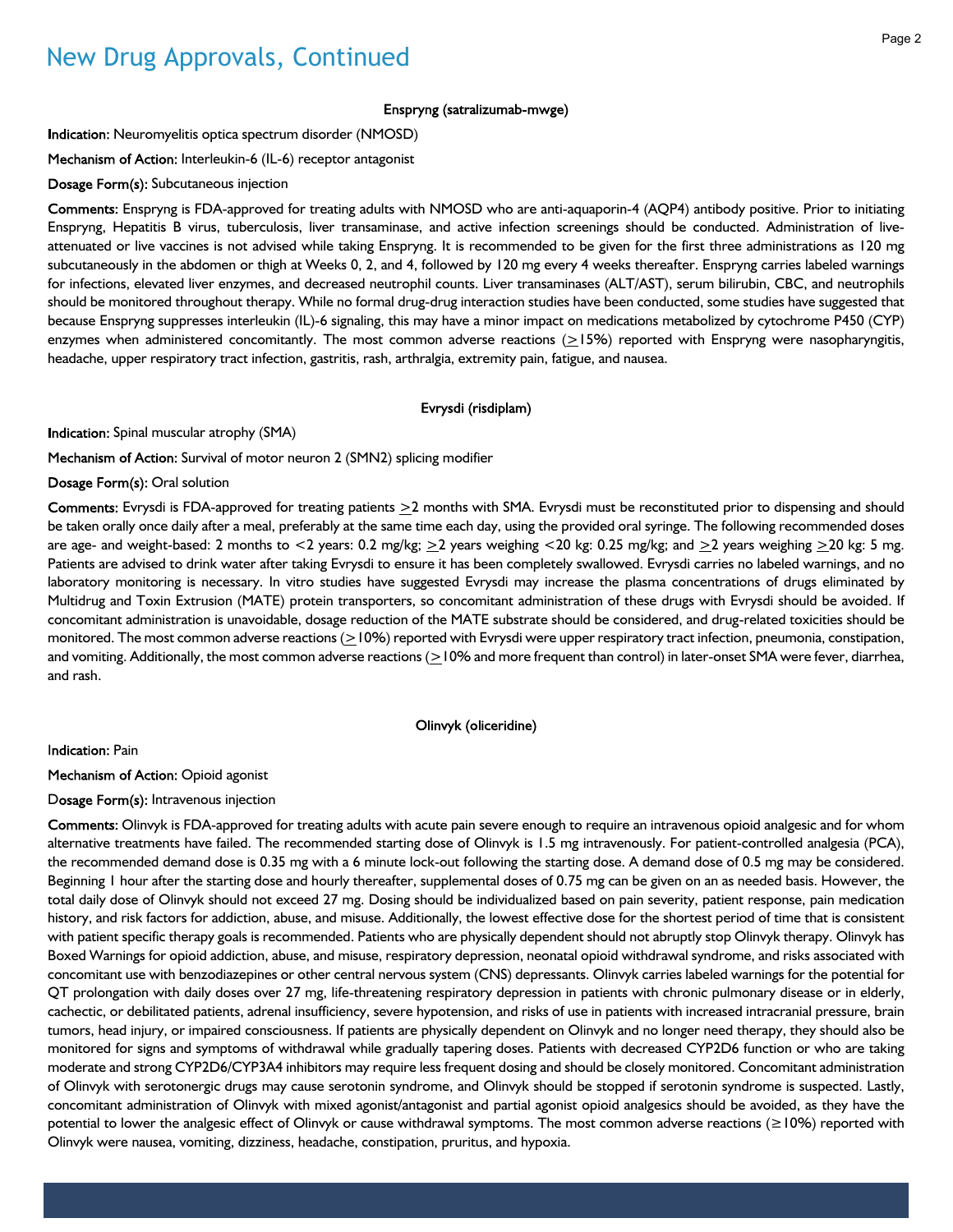## New Drug Approvals, Continued

#### Viltepso (viltolarsen)

Indication: Duchenne muscular dystrophy (DMD)

Mechanism of Action: Antisense oligonucleotide

Dosage Form(s): Intravenous injection

Comments: Viltepso is FDA-approved for treating DMD in patients with a confirmed mutation of the DMD gene that is amenable to exon 53 skipping. Prior to Viltepso administration, serum cystatin C, urine dipstick, and urine protein-to-creatinine ratio should be measured. It should be given as 80 mg/kg intravenously using a peripheral or central venous catheter over 60 minutes once weekly. If the calculated Viltepso volume required is less than 100 mL, it will need to be diluted in 0.9% Sodium Chloride Injection. Viltepso carries a labeled warning for kidney toxicity. Therefore, kidney function should be monitored throughout therapy. Additionally, measuring glomerular filtration rate before starting Viltepso may be considered. During therapy, urine dipstick should be measured monthly, and serum cystatin C and urine protein-to-creatinine ratio should be measured every 3 months. Viltepso has no known drug-drug interactions. The most common adverse reactions (≥15%) reported were upper respiratory tract infection, injection site reaction, cough, and pyrexia.

#### Winlevi (clascoterone)

Indication: Acne vulgaris

Mechanism of Action: Androgen receptor inhibitor

Dosage Form(s): Topical cream

Comments: Winlevi is FDA-approved in patients  $\geq$ 12 years for treating acne vulgaris. Prior to administration, the affected area should be gently cleansed. Once dry, a thin layer (about 1 gram) of Winlevi should then be applied topically to the affected area twice daily (morning and evening). It is not for ophthalmic, oral, or vaginal use, and contact with the eyes, mouth, and mucous membranes should be avoided. Winlevi carries labeled warnings for local irritation, hypothalamic-pituitary-adrenal (HPA) axis suppression, and hyperkalemia. Laboratory monitoring is not necessary, and there have been no clinical studies evaluating drug-drug interactions with Winlevi. The most common adverse reactions (7% to 12%) reported were erythema/reddening, pruritus, and scaling/dryness. Over 3% of patients also reported edema, stinging, and burning.

#### Sogroya (somapacitan-beco)

Indication: Adult human growth hormone deficiency

Mechanism of Action: Human growth hormone analog

Dosage Form(s): Subcutaneous injection

Comments: Sogroya is FDA-approved for replacing endogenous growth hormone in adults with growth hormone deficiency. The recommended starting dose of Sogroya is 1.5 mg subcutaneously into the abdomen or thigh once weekly for patients <65 years old who are treatment naïve or switching from daily growth hormone (somatropin). The weekly dose can be increased, depending on clinical response and serum insulin-like growth factor 1 (IGF-1), every 2 to 4 weeks by about 0.5 to 1.5 mg until the desired response is achieved. For patients >65 years old, the recommended starting dose is 1 mg once weekly, followed by smaller weekly dose increases. The recommended maximum dose is 8 mg once weekly. Sogroya carries labeled warnings for increased risk of neoplasm, glucose intolerance and diabetes mellitus, intracranial hypertension, hypersensitivity, fluid retention, hypoadrenalism, hypothyroidism, pancreatitis, and lipohypertrophy/lipoatrophy. Glucose, serum cortisol, thyroid function, adverse events, and serum IGF-1 should all be monitored while taking Sogroya. Additionally, patients with pre-existing tumors should be monitored for progression or recurrence. Patients taking replacement glucocorticoid treatment may need an increased maintenance or stress dose after starting Sogroya. On the other hand, patients taking oral estrogen may need an increased dose of Sogroya if taken concurrently. Lastly, CYP450 metabolized drugs, insulin, and other hypoglycemic agents may need to be monitored or dose adjusted if taken concurrently with Sogroya. The most common adverse reactions  $(≥2%)$  reported were back pain, arthralgia, dyspepsia, sleep disorder, dizziness, tonsillitis, peripheral edema, vomiting, adrenal insufficiency, hypertension, blood creatine phosphokinase increase, weight increase, and anemia.